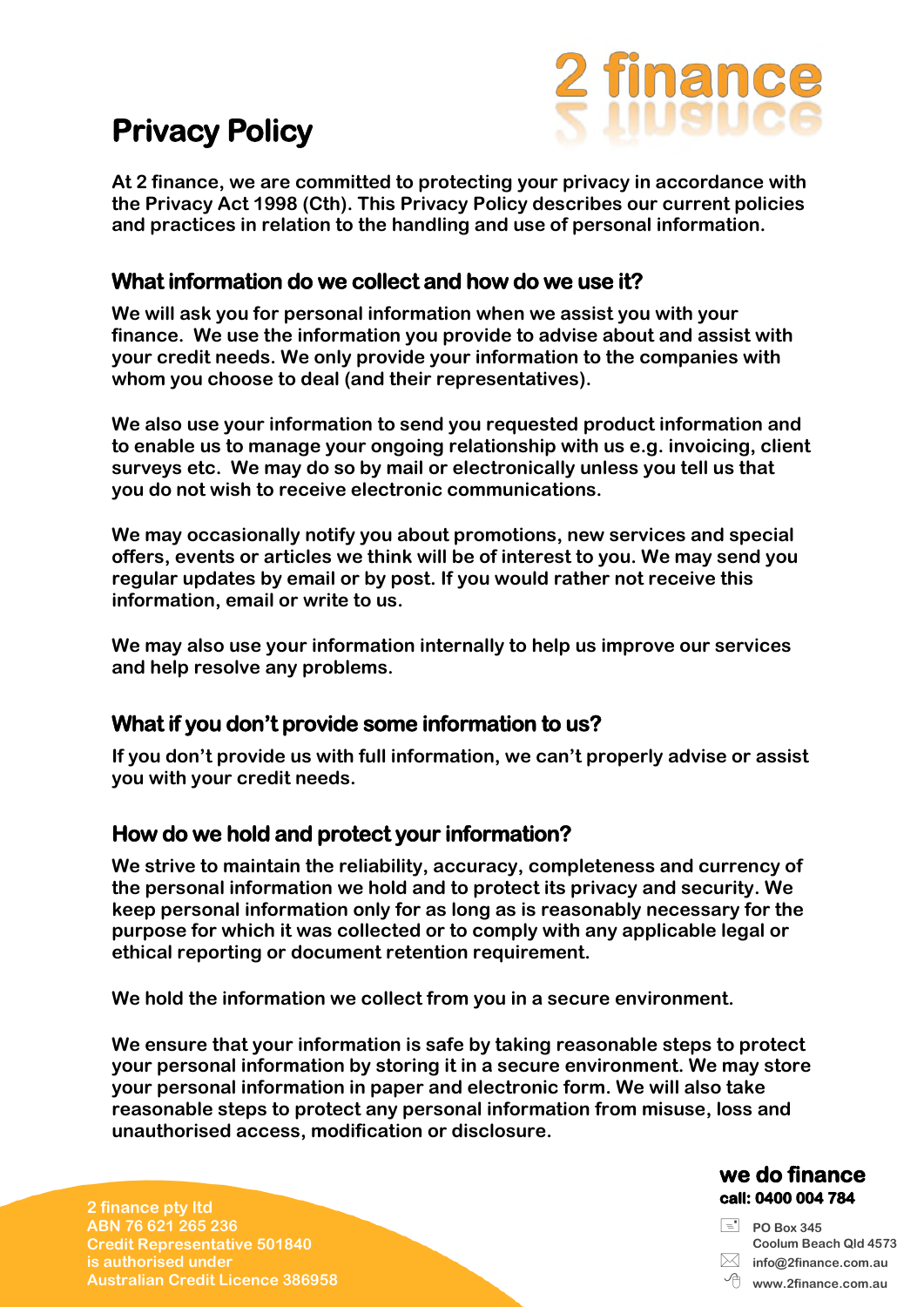## **Will we disclose the information we collect to anyone?**

**We do not sell, trade, or rent your personal information to others.** 

**We may need to provide your information to our credit licensee e.g. for administration and supervision activities, contractors who supply services to us e.g. to handle mailings on our behalf, or to other companies in the event of a corporate sale, merger, reorganisation, dissolution or similar event. However, we will do our best to ensure that they protect your information in the same way that we do.** 

**We may also provide your information to others if we are required to do so by law or under some unusual other circumstances which the Privacy Act permits.** 

### **How can you check, update or change the information we are holding?**

**Upon receipt of your written request and enough information to allow us to identify the information, we will disclose to you the personal information we hold about you. We will also correct, amend or delete any personal information that we agree is inaccurate.** 

**If you wish to access or correct your personal information, please write to Gordon Fogg – Privacy Officer at info@2finance.com.au** 

**We do not charge for receiving a request for access to personal information or for complying with a correction request. More detailed information may not be as easy for us to access, and if necessary, in some cases there may be an access charge to cover the time we spend locating, compiling and explaining the information you ask for. If there is an access charge, we'll give you an estimate up front and confirm that you'd like us to proceed. Generally, the access charge is based on an hourly rate plus any photocopying costs or other out-of-pocket expenses. You'll need to make the payment before we start.** 

#### **Your consent**

**By asking us to assist with your credit needs, you consent to the collection and use of the information you have provided to us for the purposes described above.** 

## **Tell us what you think**

**We welcome your questions and comments about privacy. If you have any concerns or complaints, please contact Gordon Fogg – Privacy Officer at info@2finance.com.au**